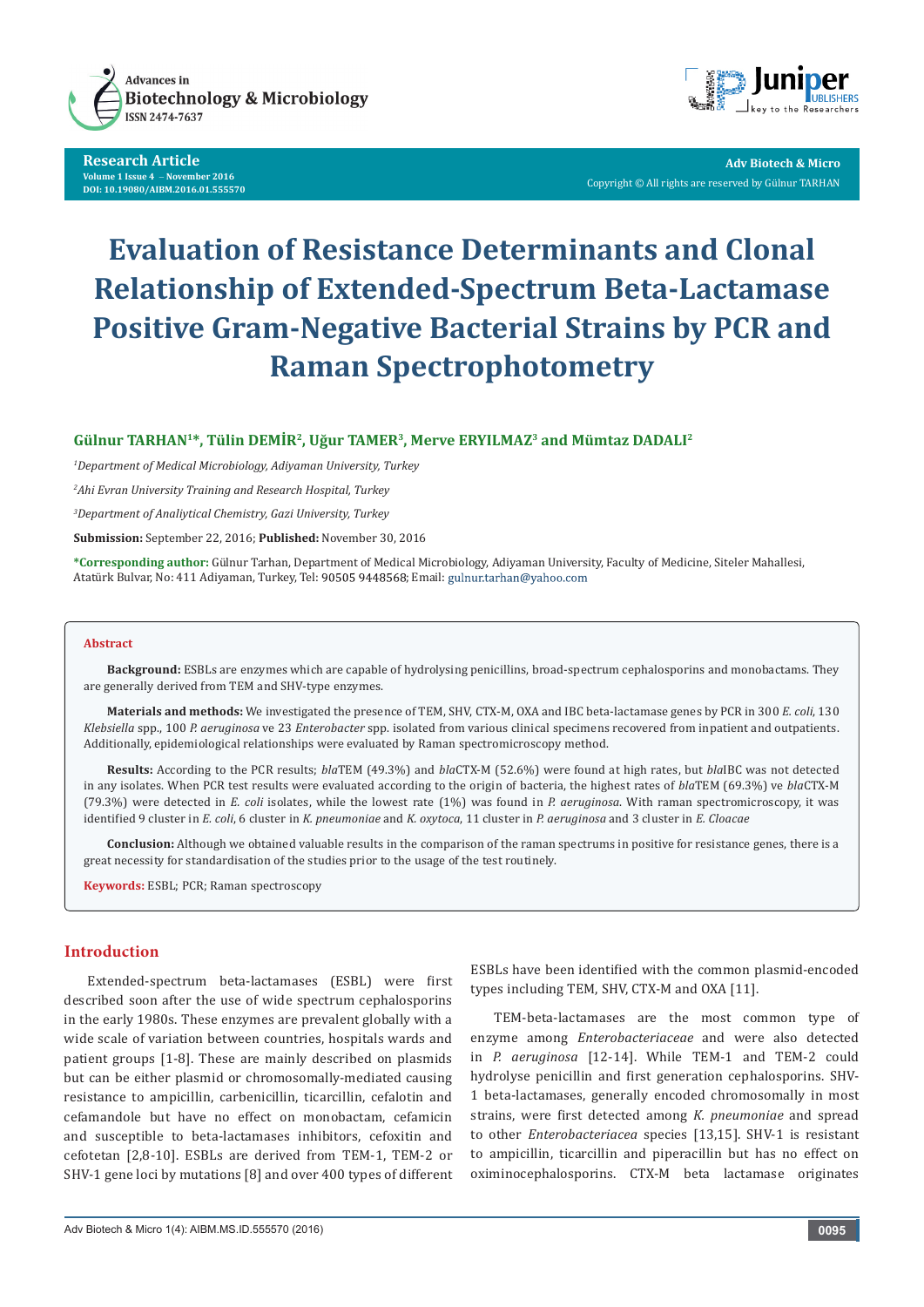from chromosomal AmpC enzymes of *Klyuvera ascorbata* due to horizontal gene transfer and mutations and it shows 40% similarity with TEM and SHV enzymes. These are more active against cefotaxime and ceftriaxone than ceftazidime, even though point mutations can increase the activity towards ceftazidime [16]. Recently, it is reported that CTX-M15 is the most common enzyme globally. While most ESBLs are detected among *Enterobacteriaceae*, OXA types are commonly found in *P. aeruginosa* [13,14].

These are commonly spread with plasmid and transposon yielding resistance to aminopenicillin and ureidopenicillin. They have the ability to hydrolize oxacillin, cloxacillin and methicillin [13,14]. Inhibitor-resistant beta-lactamases (IRT), a variant due to mutations of SHV and TEM, has no ESBL activity and can not hydrolyze third generation cephalosporins and they are resistant to SAM and AMC but susceptible to TPZ [13]. IRT was commonly found among *E. coli* but also reported among other *Enterobacteriaceae* [14,15]. IBC-1, integron related Class A wide spectrum beta-lactamases, is highly resistant to ceftazidime, intermediate susceptible to cefotaxime, cefepime, aztreonam and less susceptible to clavulanic acid and piperacillin-tazobactam compared to other wide spectrum beta-lactamases [15,17]. It was first detected in *E. cloacae* and then in *E. coli* [11,18,19]. Recently, IBC-2, a variant of IBC-1 has been detected among *P. aeruginosa* strains. Additionally, non-TEM and non-SHV ESBLs such as PER, VEB, GES, TLA were reported [13].

New approaches of bacterial identification have been considered recently for the rapid and accurate identification of bacteria. Vibrational spectroscopic techniques, infrared (IR) and Raman spectroscopy (RS), are commonly used in chemistry, since vibrational information is specific to the chemical bonds and symmetry of molecules. The mechanism of these systems is based on an intense beam of laser in the visible or infrared or ultraviolet region focused on the sample and detecting the scattered beam to get information about the vibration modes of the sample molecules. RS is a powerful molecular fingerprinting technique by which the molecule and bacteria can be identified through the interaction of coherent light and the sample's molecules. It has recently gained popularity as an attractive approach for the biochemical characterization, rapid identification, and accurate classification of a wide range of bacterial species and strains [20-24]. This method is in clinical use in some advanced microbiology laboratories in recent years with the advantages of the ease for sample preparation, faster test results, reproducibility and higher discrimination power compared to other phenotypic and genotypic methods.

Studies have demonstrated that Raman spectra generated from bacterial and fungal colonies give sufficient information to identify and differentiate microorganisms and also for biofilm detection [18,20-22]. Raman signals obtained from bacterial samples suffer from weakness and a huge background. Surface enhanced Raman spectroscopy (SERS) is the most common and widely used way to amplify the weak Raman signal is to attach the sample to a metallic rough surface [18,20,23].

In this study, we aimed to determine the frequencies of beta-lactamase genes, TEM, SHV, CTX-M, OXA ve IBC by PCR and epidemiological clonal relationship by Raman spectromicroscopy among ESBL-positive *E. coli, K. pneumoniae, Enterobacter* spp. and *P. aeruginosa* recovered from various clinical specimens.

# **Materials and Methods**

# **Bacterial strains**

Between January 2009 and December 2012, a total of 553 non-duplicated ESBL-positive strain [300 E. coli, 130 *Klebsiella* spp. (88 *K. pneumoniae*, 42 *K. oxytoca*), 100 *P. aeruginosa* ve 23 *Enterobacter* spp. (20 *E. cloacae*, three *E. aerogenes*) recovered from clinical specimens of the patients admitted to Ahi Evran University Research and Training Hospital, Kirsehir, Turkey were included in the study. Identification to species level was carried out using the VITEK-2 Compact automated system (bioMérieux, France) and conventional biochemical tests.

# **Antimicrobial susceptibility testing and ESBL screening**

Testing of susceptibility to ampicillin (AMP, 10 μg), amikacin (AMK, 30 μg), amoxicillin–clavulanic acid (AMC, 20/10 μg), aztreonam (ATM, 30 μg), cefepime (FEP, 30 μg), cefotaxime (CTX, 30 μg), ceftazidime (CAZ, 30 μg), ceftriaxone (CRO, 30 μg), cefuroxime (CXM, 30 μg), ciprofloxacin (CIP, 5 μg), cotrimoxazole (SXT, 1.25/23.75 μg), fosfomycin tromethamine (FOF, 200 μg), gentamicin (GEN, 10 μg), imipenem (IPM, 10 μg), and piperacillin–tazobactam (TZP, 100/10 μg) (Oxoid Ltd, Basingstoke, UK) was determined by Kirby–Bauer disk diffusion test method in accordance with Clinical and Laboratory Standards Institute (CLSI) guidelines [24] and the VITEK-2 Compact system. *E. coli* ATCC 25922 and *Pseudomonas aeruginosa* ATCC 27853 were used as quality control strains. ESBL screening was performed by disk synergy test, and results were confirmed by cefotaxime, ceftazidime, cefotaxime–clavulanic acid (CTC, 30/10 μg), and ceftazidime–clavulanic acid (CZC, 30/10 μg) disks, in accordance with CLSI guidelines [24]. The minimum inhibitory concentration (MIC) for imipenem was determined by gradient strip method (bioMérieux, France) following the manufacturer's instructions, for strains resistant or intermediately resistant to imipenem by disk diffusion test. Additionally, the MBL gradient strip (bioMérieux, France) was used to determine MBL production for the strains resistant or intermediately resistant to imipenem.

## **Identification of resistance genes by PCR**

DNA templates for polymerase chain reaction (PCR) were obtained from isolates on nutrient agar. DNA extraction was performed by phenol:chloroform:isoamyl method [25]. The ESBL genes ( $bla_{IRC}$ ,  $bla_{OX}$ ,  $bla_{CTX-M}$ ,  $bla_{TEM}$  and  $bla_{SHV}$ ) were identified by PCR as previously described [26]. Primers used in this study

**How to cite this article:** Gülnur T, Tülin D, Uğur T, Merve E, et al.Evaluation of Resistance Determinants and Clonal Relationship of Extended-Spectrum Beta-Lactamase Positive Gram-Negative Bacterial Strains by PCR and Raman Spectrophotometry. Adv Biotech & Micro. 2016; 1(4): 555570. DOI: [10.19080/AIBM.2016.01.555570](http://dx.doi.org/10.19080/AIBM.2016.01.555570
)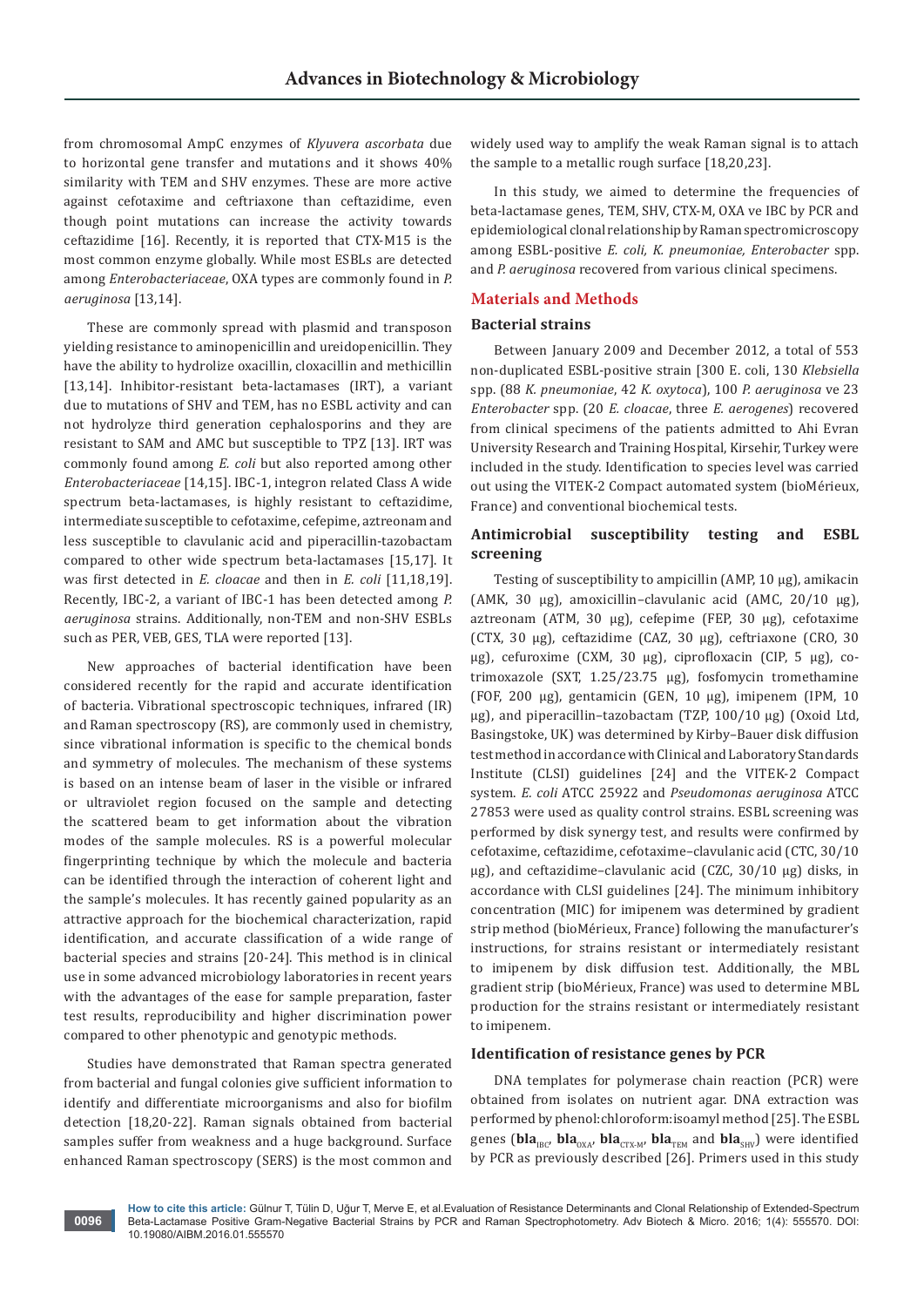were shown on Table 1. *E. coli* ATCC 25922, *E. cloacae* HT9 [*bla*IBC-1(+) control] (Strain was kindly provided by Eva Tzelepi, from Hellenic Pasteur Institute, Bacteriology Department), *bla*TEM-8, *bla*TEM-1 and *bla*SHV-3 and *bla*CTX-M-15 were used in each run.

#### **Table 1:** Primers used in this study [26].

| bla gene      | Oligonucleotid sequence                  | <b>Product length (bp)</b> |  |
|---------------|------------------------------------------|----------------------------|--|
| <b>blaTEM</b> | F: 5'- TTTCGTGTCGCCCTTATTCC-3'           | 106                        |  |
|               | R: 5'- ATCGTTGTCAGAAGTAAGTTGG-3'         |                            |  |
| <b>blaSHV</b> | F: 5'- CGCCTGTGTATTATCTCCCT-3'           | 121                        |  |
|               | R: 5'- CGAGTAGTCCACCAGATCCT-3'           |                            |  |
| $blaCTX-M$    | F: 5'- CGCTGTTGTTAGGAAGTGTG-3'           | 125                        |  |
|               | R: 5'- GGCTGGGTGAAGTAAGTGAC-3'           |                            |  |
| blaOXA        | F: 5'- ATGGCGATTACTGGATAGATGG-3'         | 140                        |  |
|               | R: 5'- AGTCTTGGTCTTGGTTGTGAG-3'          |                            |  |
| <b>blaIBC</b> | $F: 5'$ - CCC CAA GGA GAG ATC GTC G - 3' | 231                        |  |
|               | R: 5' - GTA ATC TCT CTC CTG GGC TT - 3'  |                            |  |

#### **Raman Spectromicroscopy**

**Preparation of bacterial cells:** All strains were cultured in a nutrient broth at 37°C overnight, then 1 µL of the suspension was streaked on nutrient agar and incubated at 37 °C for 24 hours. Single colonies were harvested from the plates using an inoculating loop and suspended in 1.5 ml of deionized water. These aliquots were centrifuged at 5000 g for 3 min. The supernatant was discarded and pellet was used for the test. 10 µL of each of the suspensions was transferred to a lowfluorescence quartz microscope slide and allowed to dry at room temperature.

**Preparation of the solutions:** Delta Nu Examiner Raman Microscopy System (Deltanu Inc., Laramie, WY) was used in the analysis of bacterial strains. Parameters were set on the programme of 20x objective, 30 µm laser spot area, 220 mW laser power and 60 seconds of data collection time. Spectrums were obtained between 200-2000 cm-1 range. CTAB-stable golden nanorods were used in this study. Gold nanorods were synthesized with the minor revisions in the technique of the nucleus magnification. Nucleus solution was prepared with 7.5 ml CTAB and 250  $\mu$ l AuCl<sub>4</sub>. Afterwards, 600  $\mu$ l of NaBH<sub>4</sub> solution that was previously prepared in the ice bath was added to the mixture quickly and left in room temperature for 30 minutes prior to use. Magnification solution was prepared using 4.75 ml CTAB, 500  $\mu$ l AuCl<sub>4</sub> and 60  $\mu$ l AgNO<sub>3</sub> and 100  $\mu$ l ascorbic acid. 10 µL of nucleus solution was added to magnification mixture and left in room temperature for an hour prior to use.

#### **Analysis and SERS measurement**

Aluminium surface of the TLC paper was used for SERS measurement surface. SERS spectrum for each bacterial strain was obtained by dropping 2 µl of bacterial suspension onto TLC paper and interacting to the paper with  $1 \mu$  of gold nanorod solution. Median values of the signals from at least three different analysis area were evauated. Data analysis were performed by MATLAB version 7.1 (Mathworks, Natick, MA).

# **Statistical analyses**

Cluster analysis of the spectral sets were performed by SpectraCell RA software (River Diagnostics). MATLAB version 7.1 (The MathWorks, USA) programme was used for histogram and correlation matrix. The similarities between spectrums were calculated using Pearson correlation coefficient analysis (R2) and was multiplied by 100 to express percentage. Data were analyzed using SPSS software 15.0 (SPSS, Inc., Chicago, IL, USA). Comparisons of categorical variables were done using Chisquare tests, although Fisher's exact test was used when data were sparse. Significance was set at  $p < 0.05$  using two-sided comparisons.

# **Results**

A total of 553 ESBL-producing Gram-negative clinical bacterial isolates (300 *E. coli*, 130 *Klebsiella* spp. (88 *K. pneumoniae*, 42 *K. oxytoca*), 100 *P. aeruginosa* ve 23 *Enterobacter* spp. (20 *E. cloacae*, 3 *E. aerogenes*) recovered from various infection sites were included in the study. Of all strains tested 402 were recovered from urine, 71 from tracheal aspirate, 48 from skin and soft-tissue infection. Overall the isolates tested; rates of strains carrying only SHV, TEM, CTX-M and OXA gene loci was 19 (3.4%), 63 (11.4%), 97 (17.5%) and 8 (1.4%), respectively. Out of 533 ESBL-producing strains 154 (27.8%) harbored none of the gene loci. blaCTX-M (n=291; 52.6%) was the most common enzyme type followed by *bla*TEM (n=274; 49.5%) and *bla*SHV (n=70; 12.6%) among all isolates tested.

While *bla*CTX-M (79.3%) followed by *bla*TEM (69.3%) gene loci were frequent among *E. coli* isolates, *bla*TEM (44.6%) and *bla*SHV (41.5%) gene loci were the frequent among *Klebsiella* spp. In this study, *bla*IBC was not detected in any of the strains. The most co-existence of the gene loci was blaTEM and blaCTX-M

**How to cite this article:** Gülnur T, Tülin D, Uğur T, Merve E, et al.Evaluation of Resistance Determinants and Clonal Relationship of Extended-Spectrum Beta-Lactamase Positive Gram-Negative Bacterial Strains by PCR and Raman Spectrophotometry. Adv Biotech & Micro. 2016; 1(4): 555570. DOI: [10.19080/AIBM.2016.01.555570](http://dx.doi.org/10.19080/AIBM.2016.01.555570
)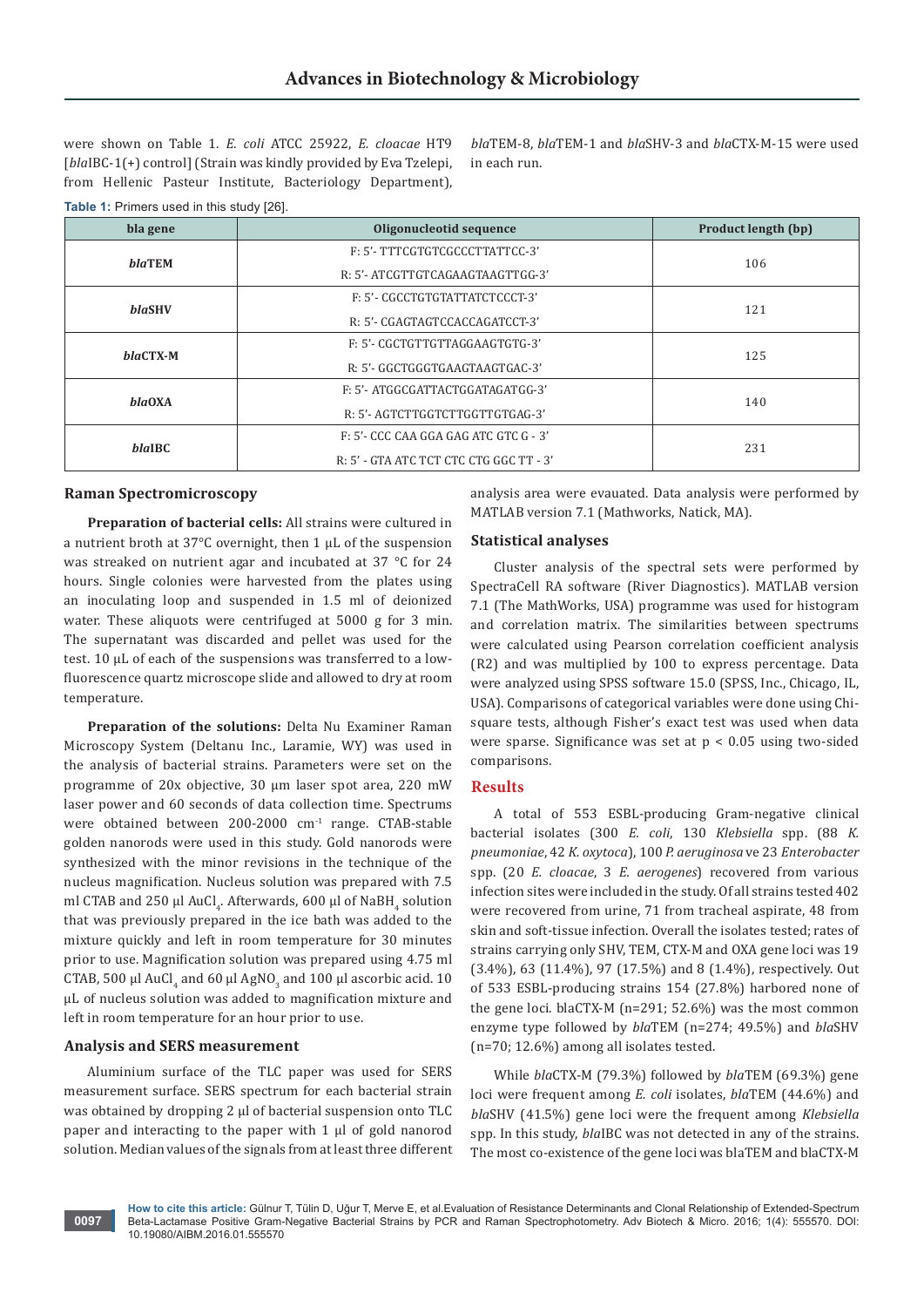with 31.4% of the strains. *bla*SHV, *bla*TEM, *bla*CTX-M gene loci was found in 1% of the *P. aeruginosa* strains but *bla*OXA gene was not detected. blaTEM positivity was 30.4% for Enterobacter spp. and *bla*SHV, *bla*CTX-M and *bla*OXA gene loci was not detected. Overall the E. coli isolates tested (n=300), 157 was

positive for *bla*TEM+*bla*CTX-M gene and eight was positive for SHV+TEM+CTX-M. In a *K. pneumonae* isolate recovered from aspirate (0.8%), all four gene loci except IBC were detected. Presence and distribution of *bla*SHV, *bla*TEM, *bla*CTX-M, *bla*OXA and *bla*IBC gene was shown on Table II and III.

**Table 2:** Distribution of beta-lactamase gene loci detected by PCR among strains.

|                   | Strain $n\frac{6}{6}$    |                              |                                     |                           |                 |  |  |
|-------------------|--------------------------|------------------------------|-------------------------------------|---------------------------|-----------------|--|--|
| <b>Bla gene</b>   | E.coli $(n=300)$         | Klebsiella spp.<br>$(n=130)$ | <b>Enterobacter</b><br>$spp.(n=23)$ | P.aeroginasa<br>$(n=100)$ | Total $(n=553)$ |  |  |
| <b>SHV</b>        | 15(5)                    | 54 (41.5)                    |                                     | 1(1)                      | 70(12.6)        |  |  |
| TEM               | 208 (69.3)               | 58 (44.6)                    | 7(30.4)                             | 1(1)                      | 274(49.5)       |  |  |
| CTX-M             | 238 (79.3)               | 52 (40)                      | $\overline{\phantom{a}}$            | 1(1)                      | 291(52.6)       |  |  |
| <b>OXA</b>        |                          | 14 (10.8)                    |                                     |                           | 14(2.5)         |  |  |
| <b>IBC</b>        | $\overline{\phantom{a}}$ |                              |                                     |                           |                 |  |  |
| SHV+TEM           | 4(1.3)                   | 13(10)                       |                                     |                           | 17(3.1)         |  |  |
| SHV+CTX-M         | 3(1)                     | 11(8.5)                      |                                     |                           | 14(2.5)         |  |  |
| SHV+OXA           | $\blacksquare$           | 2(1.5)                       |                                     |                           | 2(0.4)          |  |  |
| TEM+CTX-M         | 157 (52.3)               | 16 (12.3)                    |                                     | 1(1)                      | 174 (31.4)      |  |  |
| TEM+OXA           |                          | ÷,                           | $\overline{\phantom{a}}$            | $\blacksquare$            |                 |  |  |
| SHV+TEM+CTX-M     | 8(2.7)                   | 6(4.6)                       | $\overline{\phantom{a}}$            | $\blacksquare$            | 14(2.5)         |  |  |
| SHV+TEM+OXA       | $\sim$                   | 2(1.5)                       | $\overline{\phantom{a}}$            | $\overline{\phantom{m}}$  | 2(0.4)          |  |  |
| SHV+TEM+OXA+CTX-M |                          | 1(0.8)                       | $\overline{\phantom{a}}$            |                           | 1(0.2)          |  |  |

**Table 3:** Distribution of beta-lactamase gene loci according to isolation site.

|                   | Isolation site $n(\%)$ |                          |                          |              |                              |                          |  |
|-------------------|------------------------|--------------------------|--------------------------|--------------|------------------------------|--------------------------|--|
| <b>Bla</b> gene   | Aspirate               | <b>Nasal swab</b>        | <b>Urine</b>             | <b>Blood</b> | <b>Sterile body</b><br>fluid | <b>Skin-soft tissue</b>  |  |
| <b>SHV</b>        | 13 (18.3)              | 1(20)                    | 48 (11.9)                | 3(17.6)      |                              | 5(10.4)                  |  |
| <b>TEM</b>        | 18 (25.4)              | 2(40)                    | 231(57.5)                | 7(41.2)      | 1(25)                        | 15(31.3)                 |  |
| CTX-M             | 21(29.6)               | 1(20)                    | 246(61.2)                | 7(41.2)      | 3(75)                        | 13(27.1)                 |  |
| <b>OXA</b>        | 2(2.8)                 | ٠                        | 11(2.7)                  | 1(5.9)       |                              |                          |  |
| SHV+TEM           | 1(1.4)                 | $\overline{\phantom{a}}$ | 13(3.2)                  | 1(5.9)       |                              | 2(4.2)                   |  |
| SHV+CTX-M         | 5(7)                   | $\overline{\phantom{a}}$ | 8(2)                     |              |                              | 1(2.1)                   |  |
| SHV+OXA           | 1(1.4)                 | $\overline{\phantom{a}}$ | $\overline{\phantom{a}}$ | 1(5.9)       |                              | 2(0.4)                   |  |
| TEM+CTX-M         | 9(12.7)                | 1(20)                    | 151(37.6)                | 4(23.5)      | 1(25)                        | 8(16.7)                  |  |
| TEM+0XA           |                        | ٠                        |                          |              |                              | $\overline{\phantom{0}}$ |  |
| SHV+TEM+CTX-M     | 1(1.4)                 | $\overline{\phantom{a}}$ | 13(3.2)                  | ٠            | ۰                            | $\overline{\phantom{0}}$ |  |
| SHV+TEM+OXA       |                        | ٠                        | 2(0.5)                   | $\sim$       | ٠                            | $\overline{\phantom{0}}$ |  |
| SHV+TEM+CTX-M+OXA | 1(1.4)                 | $\overline{\phantom{a}}$ |                          |              |                              |                          |  |

While among urinary isolates the common gene loci was CTX-M (61.2%) followed by TEM (57.5%); 41.2% of the bloodstream isolates were positive for TEM/CTX-M. Any gene loci was not detected among throat and ear samples. Evaluation

of the gene loci positivity according to the patient admission, SHV, followed by CTX-M positivity were the most common gene loci among both inpatient and outpatient group (Figure 1, Image 1).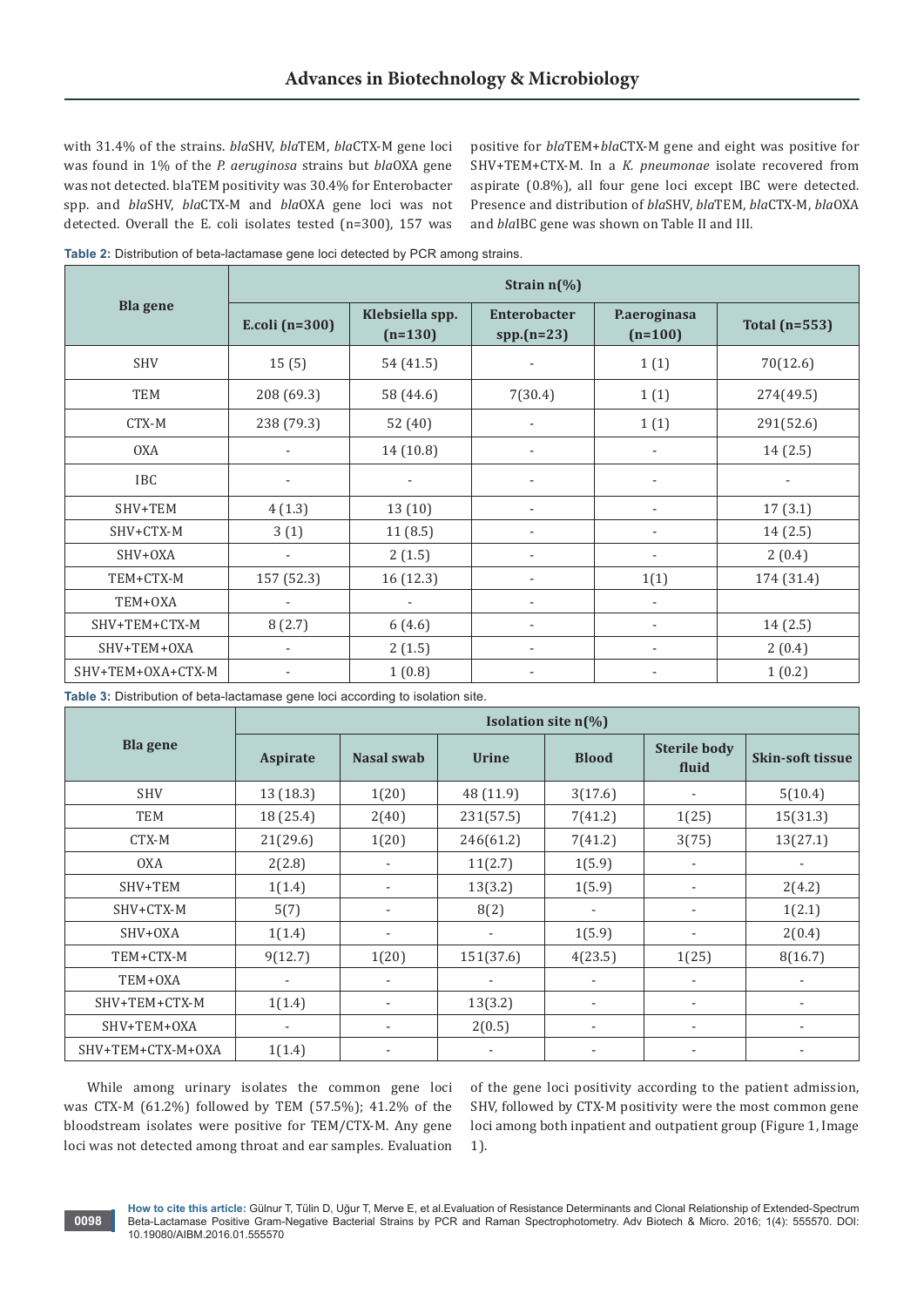

nanoparticule suspansion prepared as 100 μL, 125 μL, 150 μL, 175 μL, 200 μL. Raman spectromicroscopy did not show marked difference in the spectrum among the prepared solutions in some strains. As shown in Figure 2, it is observed that the best bacterial concentration was 5 μL bacteria added to 100 μL of nanoparticule suspension. Same results were achieved in the following four repeated tests performed with same samples and same test conditions. Concentration of 5 μL bacterial suspension to 100 μL of nanoparticule suspension was used for the evaluation of the strains positive for any of *bla*SHV, *bla*TEM, *bla* CTX-M and *bla* OXA gene loci.



The raman spectrums of the strains with lack of gene loci, *E. coli* E120, was shown on Figure 2 and positive for three (*bla*SHV,

**0099**

*bla*TEM and *bla*CTX-M) of the five gene loci, *E. coli* E113, *E. coli* E66 ve *K. pneumoniae* K9 strains were shown on Figure 3-5. Weak signal was detected in E120 strain that any of the gene loci was not detected. A strong and discriminative spectrum was detected among *E. coli* E113, *E. coli* E66 and *K. pneumoniae* K9 strains that were positive for *bla*SHV, *bla*TEM and *bla*CTX-M by PCR. All bacterial strains showed similar results in this evaluation (Figure 3-6).







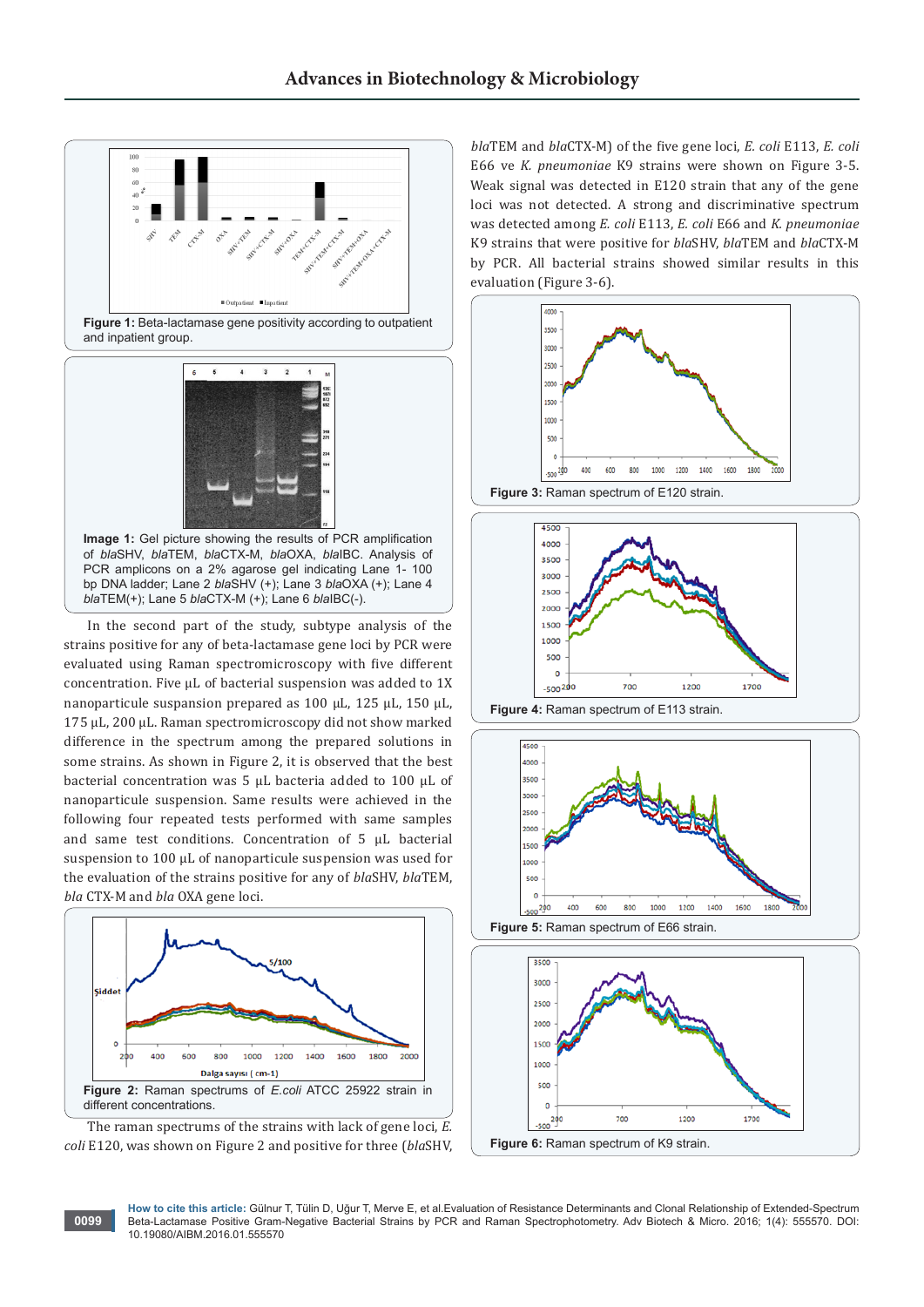Bacterial typing with Raman spectrum revealed that nine cluster among *E. coli* strains, six cluster among *Klebsiella* spp., 11 cluster among *P. aeruginosa* and three cluster among *E. cloacae* were detected. Cluster analysis was not performed for *E. aerogenes* strains due to the low number of the strains.

#### **Discussion**

Extended-spectrum beta-lactamase producing and multidrug-resistant Gram-negative bacteria related infections are one of the major growing concerns worldwide. Thus, rapid and accurate detection of resistance mechanism and determinants has critical importance in the control of the infections and determining the treatment options [2].

In this study, a total of 553 ESBL-positive Gram-negative bacteria recovered from various infection sites were evaluated for beta-lactamase gene presence including *bla* IBC, *bla* TEM, *bla* SHV, *bla* CTX-M by PCR and raman spectroscopy. Among all isolates tested *bla*TEM 49.3% and *bla*CTX-M 52.6% gene loci was detected but *bla* IBC presence was not detected. Evaluation of the gene loci presence by bacterial strains revealed that bla TEM (69.3%) and *bla* CTX-M (79.3%) genes were higher among *E. coli* and *bla*SHV (41.5%) and *bla* TEM (44.6%) gene was higher among *Klebsiella* strains. While 1% of *P. aeruginosa* strains were positive for *bla*SHV, *bla* TEM, *bla* CTX-M genes, *bla* OXA was not detected. The most co-existence of the gene loci was *bla*TEM and *bla* CTX-M with 31.4% of the strains. Of 300 *E. coli* strain tested 165 were positive for *bla* TEM and *bla* CTX-M.

In a study conducted by Paterson et al. [11] including 455 *K. pneumoniae* strains recovered from 12 hospitals from seven countries were evaluated for ESBL presence and among ESBLpositive strains 67.1% were positive for SHV, 16.4% for TEM, 23.3% for CTX-M. This is worrisome, especially in Turkey where ESBL prevalence is very high [6,25]. In the past decade *bla*CTX-M gene has replaced *bla*SHV and *bla*TEM genes in Canada, Europe and Asia as the most common ESBL type in these bacteria similar with our findings. The CTX-M beta-lactamases are now widespread in both nosocomial and community-acquired pathogens. The *bla*TEM gene has a high frequency compared to *bla* SHV gene which is similar to our finding.

Raman spectroscopy is a new method in the determination and typing of infectious microorganisms. Although it has been used for a long time for the chemical characterization of different materials, it has just lately been applied to the study of biological samples in order to provide a rapid identification and discrimination of pathogenic organisms [18, 20- 22]. Data concerning issue is scarce worldwide. In our study, epidemiological typing with Raman spectrums was performed for the strains found to be positive for any of the five gene loci and found that *E. coli* has nine cluster, *K. pneumoniae* and *K. oxytoca* has six cluster, *P.aeruginasa* has eleven cluster and *E. cloacae* has three clusters. Due to the low number of the strains *E. aerogenes* strains were not included for typing. Comparison of the raman

spectrums of the strains showed that higher spectrums were detected among strains positive for resistance genes. There is a great necessity for standardisation of the studies prior to the usage of the test routinely. Although, this method gives valuable information, it doesn't seem that this method could be alternative to PFGE, gold standart for epidemiologial typing and it should be reevaluated with a reference method. Further studies should be conducted for better understanding and standardised the method itself.

The use of some first line treatment antibiotics such as penicillin and trimethoprim/sulfamethoxazole seem inappropriate. Antibiotics resistance surveillance and the determination of molecular characteristics of ESBL isolates are primordial to ensure the judicious use of antimicrobial drugs. The prevalence of beta-lactamase producing isolates and their isolation from life-threatening infections, is increasing at an alarming rate worldwide. It was shown in this study that betalactamase producing *E. coli* strains are an emerging threat in hospitals and should be supervised by implementation of timely identification and strict isolation methods that will help reduce their severe outcomes and mortality rate in this patients. In conclusion, this study has confirmed the potential of Raman spectroscopy to identify bacteria.

#### **References**

- 1. [Bradford PA \(2001\) Extended spectrum beta-lactamases in the](https://www.ncbi.nlm.nih.gov/pubmed/11585791)  [21st century. Characterization, epidemiology and detection of this](https://www.ncbi.nlm.nih.gov/pubmed/11585791)  [important rezistance threat. Clin Microbiol Rev 14\(4\): 933-951.](https://www.ncbi.nlm.nih.gov/pubmed/11585791)
- 2. [Ramphal R, Ambrose PG \(2006\) Extended spectrum beta-lactamases](https://www.ncbi.nlm.nih.gov/pubmed/16544267)  [and clinical outcomes: Current data. Clin Inf Dis 42\(suppl 4\): 164-167.](https://www.ncbi.nlm.nih.gov/pubmed/16544267)
- 3. [Cornaglia G, Garau J, Livermore DM \(2008\) Living with ESBLs. Clin](https://www.ncbi.nlm.nih.gov/pubmed/18154523)  [Microbiol Infect 1: 1-2.](https://www.ncbi.nlm.nih.gov/pubmed/18154523)
- 4. [Bourjilat F, Bouchrif B, Dersi N, Gros Claude JD, Amarouch H, et al.](https://www.ncbi.nlm.nih.gov/pubmed/22169783)  [\(2011\) Emergence of extended-spectrum beta-lactamases-producing](https://www.ncbi.nlm.nih.gov/pubmed/22169783)  [Escherichia coli in community-acquired urinary infections in](https://www.ncbi.nlm.nih.gov/pubmed/22169783)  [Casablanca, Morocco 5\(1\): 850-855.](https://www.ncbi.nlm.nih.gov/pubmed/22169783)
- 5. [Hawser SP, Bouchillon SK, Hoban DJ, Badal RE, Hsueh PR, et al. \(2009\)](https://www.ncbi.nlm.nih.gov/pubmed/19506060)  [Emergence of High Levels of Extended-Spectrum-β-Lactamase-](https://www.ncbi.nlm.nih.gov/pubmed/19506060)[Producing Gram-Negative Bacilli in the Asia-Pacific Region: Data from](https://www.ncbi.nlm.nih.gov/pubmed/19506060)  [the Study for Monitoring Antimicrobial Resistance Trends \(SMART\)](https://www.ncbi.nlm.nih.gov/pubmed/19506060)  [Program, Antimicrob Agents Chemother 53\(8\): 3280-3284.](https://www.ncbi.nlm.nih.gov/pubmed/19506060)
- 6. [Bayraktar B, Toksoy B, Bulut E \(2010\) Detection of bla\(CTX-M\) beta](https://www.ncbi.nlm.nih.gov/pubmed/20549952)[lactamase genes in extended-spectrum beta-lactamase producing](https://www.ncbi.nlm.nih.gov/pubmed/20549952)  [gram-negative bacteria. Mikrobiyol Bul 44\(2\): 187-196.](https://www.ncbi.nlm.nih.gov/pubmed/20549952)
- 7. [Paterson DL, Bonomo RA \(2005\) Extended-Spectrum B-Lactamases: a](https://www.ncbi.nlm.nih.gov/pubmed/16223952)  [Clinical Update. Clin Microbiol Rev 18\(4\): 657-686.](https://www.ncbi.nlm.nih.gov/pubmed/16223952)
- 8. [Paterson DL, Hujer KM, Hujer AM, Yeiser B, Bonomo MD, et al. \(2003\)](https://www.ncbi.nlm.nih.gov/pubmed/14576117)  [International Klebsiella Study Group: Extended-Spectrum beta-](https://www.ncbi.nlm.nih.gov/pubmed/14576117)[Lactamases in Klebsiella pneumoniae Bloodstream Isolates from](https://www.ncbi.nlm.nih.gov/pubmed/14576117)  [Seven Countries: Dominance and Widespread Prevalence of SHV-and](https://www.ncbi.nlm.nih.gov/pubmed/14576117)  [CTX-M-Type beta-lactamases. Antimicrobial Agents and Chemotherapy](https://www.ncbi.nlm.nih.gov/pubmed/14576117)  [47\(11\): 3554-3560.](https://www.ncbi.nlm.nih.gov/pubmed/14576117)
- 9. [Taslı H, Bahar IH \(2005\) Molecular Characterization of TEM and](https://www.ncbi.nlm.nih.gov/pubmed/15973008)  [SHV-Derived Extended Spectrum Beta Lactamases in Hospital Based](https://www.ncbi.nlm.nih.gov/pubmed/15973008)  [Enterobacteriaceae in Turkey. Jpn Journal of Infect Dis 58\(3\): 162-167.](https://www.ncbi.nlm.nih.gov/pubmed/15973008)